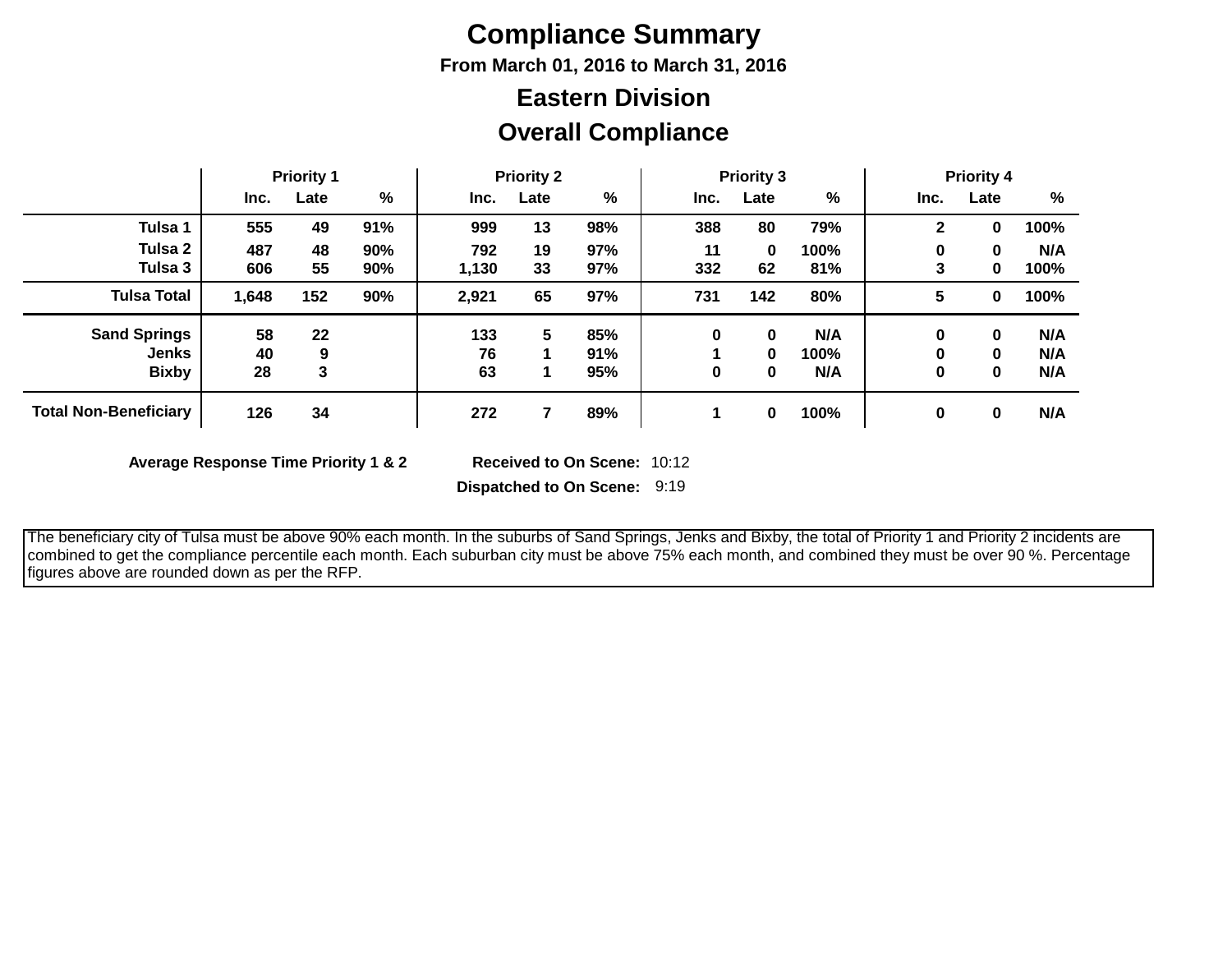# **Compliance Summary**

**From March 01, 2016 to March 31, 2016**

### **Overall Compliance Western Division**

|                               | <b>Priority 1</b> |              | <b>Priority 2</b> |              |              | <b>Priority 3</b> |          |          | <b>Priority 4</b> |              |              |      |
|-------------------------------|-------------------|--------------|-------------------|--------------|--------------|-------------------|----------|----------|-------------------|--------------|--------------|------|
|                               | Inc.              | Late         | %                 | Inc.         | Late         | $\frac{9}{6}$     | Inc.     | Late     | %                 | Inc.         | Late         | %    |
| <b>Oklahoma City 1</b>        | 981               | 77           | 92%               | 1,555        | 18           | 98%               | 317      | 16       | 94%               | 1            | 0            | 100% |
| <b>Oklahoma City 2</b>        | 1,011             | 81           | 91%               | 1,418        | 24           | 98%               | 233      | 10       | 95%               |              | 0            | 100% |
| <b>Edmond</b>                 | 168               | 27           | 83%               | 259          | 6            | 97%               | 69       | 0        | 100%              | 0            | 0            | N/A  |
| <b>Total OKC &amp; Edmond</b> | 2,160             | 185          | 91%               | 3,232        | 48           | 98%               | 619      | 26       | 95%               | $\mathbf{2}$ | 0            | 100% |
| <b>Warr Acres</b>             | 25                | $\mathbf{2}$ |                   | 47           | 1            | 95%               | $\bf{0}$ | $\bf{0}$ | N/A               | 0            | $\mathbf{0}$ | N/A  |
| <b>Bethany</b>                | 53                | 6            |                   | 106          | 5            | 93%               |          | 0        | 100%              | 0            | $\mathbf 0$  | N/A  |
| Mustang                       | 23                | 8            |                   | 51           | $\mathbf{2}$ | 86%               | 14       |          | 92%               | 0            | $\mathbf 0$  | N/A  |
| <b>The Village</b>            | 26                |              |                   | 48           |              | 97%               | O        | 0        | N/A               | 0            | $\mathbf 0$  | N/A  |
| <b>Nichols Hills</b>          | 3                 | 0            |                   | 6            | $\bf{0}$     | 100%              | O        | 0        | N/A               | 0            | $\mathbf 0$  | N/A  |
| Yukon                         | 60                | 17           |                   | 80           | 7            | 82%               | 53       | 4        | 92%               | 0            | $\mathbf 0$  | N/A  |
| <b>Total Non-Beneficiary</b>  | 190               | 34           |                   | 338          | 16           | 90%               | 68       | 5        | 92%               | 0            | $\mathbf{0}$ | N/A  |
| <b>Piedmont</b>               | $5\phantom{.0}$   |              |                   | $\mathbf{2}$ |              |                   | 0        |          |                   | 0            |              |      |

**Average Response Time Priority 1 & 2** 

**Dispatched to On Scene:** 8:52 Received to On Scene: 9:24

 The beneficiary cities of Oklahoma City and Edmond must be above 90% each month. In the suburbs of Warr Acres, Bethany, Mustang, The Village, Nichols Hills, and Yukon, the total of Priority 1 and Priority 2 incidents are combined to get the compliance percentile each month. Each suburban city must be above 75% each month, and combined they must be over 90 %. Percentage figures above are rounded down as per the RFP.